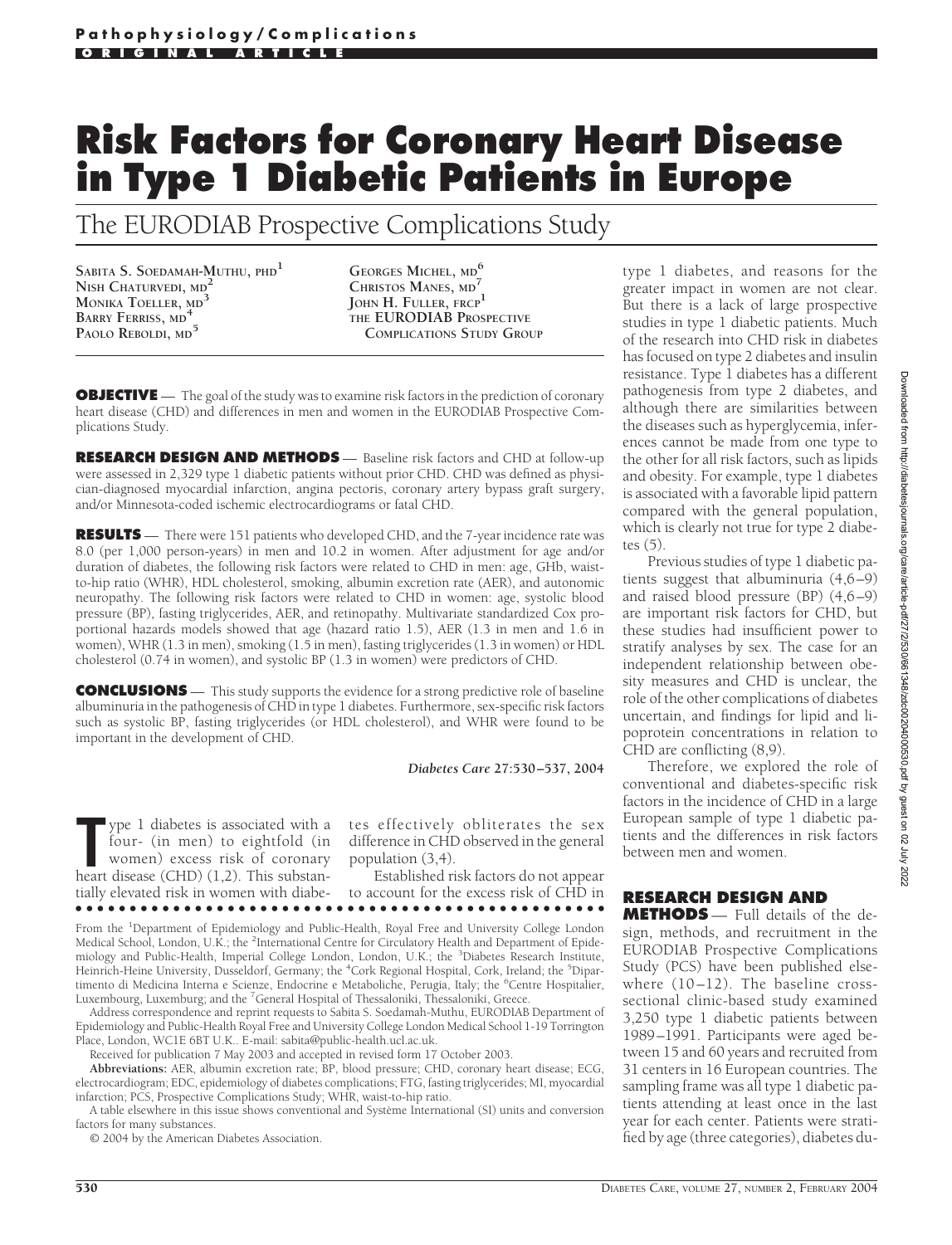ration (three categories), and sex. Ten patients were then randomly selected from each stratum (10). Type 1 diabetes was defined as diabetes diagnosed before the age of 36 years with a continuous need for insulin within 1 year of diagnosis. Of those invited, 85% participated. Those with a duration of diabetes  $\leq$ 1 year and pregnant women were excluded. Ethics committee approval was obtained at each center, and all subjects provided written informed consent.

## Follow-up

Seven years after baseline examinations, study participants were invited for reexamination. Of the 3,250 subjects at baseline, 681 individuals could not be assessed or were excluded from follow-up because of the following reasons. Eight patients did not meet the inclusion criteria at baseline, 222 patients had CHD at baseline, and in 14 patients, CHD was not measured. In addition, four centers  $(n =$ 437) did not participate in the follow-up examination. Of the remaining 2,569 subjects, 2,329 could be assessed for CHD, of which 151 had CHD at follow-up and 2,178 did not.

# **Measurements**

All risk factors and microvascular complications were measured at baseline according to a standardized protocol (11). BP was recorded in a sitting position with a random zero sphygmomanometer (Hawskley, Lancing, U.K.) as the mean of two measurements. Hypertension was defined as a systolic  $BP \geq 140$  mmHg or diastolic  $BP \geq 90$  mmHg and/or the current use of BP-lowering drugs.

Retinopathy was assessed by retinal photographs taken according to the EU-RODIAB protocol (13). Grading was performed by the Retinopathy Grading Centre at the Hammersmith Hospital, Imperial College London. Retinopathy was classified as none (level 0), nonproliferative (levels 1–3), and proliferative retinopathy (levels 4 and 5).

Peripheral neuropathy was assessed on the basis of neuropathic symptoms and signs, including measurement of vibration perception threshold. Autonomic neuropathy was defined as an R-R ratio of 1.04 and/or a fall in BP from resting to standing of  $>$ 20 mmHg (14).

## Laboratory measurements

A single 24-h urine collection was performed to calculate albumin excretion rate (AER) after excluding proteinuria due to urinary tract infection using a Nephur dipstick test for bacteria. Urinary albumin was measured in a single laboratory by an immunoturbidimetric method (Sanofi Diagnostics Pasteur, Minneapolis, MN) (15). AER was categorized as normoalbuminuria at ≤20 µg/min, microalbuminuria between 20 and 200  $\mu$ g/ min, and macroalbuminuria at  $\geq$ 200  $\mu$ g/ min. Albuminuria was defined as microand macroalbuminuria. A blood sample was taken for the measurement of plasma lipids (fasting triglycerides [FTG], cholesterol, HDL cholesterol) and GHb. Triglyceride (16) and cholesterol (17) concentration of plasma and the cholesterol concentration of HDL (18) were assayed by standard enzymatic methods (Boehringer Mannheim, East Sussex, U.K.) using a cobas-bio centrifugal analyzer (Roche, Welwyn Garden City, Herts, U.K.). For HDL, samples with triglyceride concentrations 268 mg/dl were diluted with 0.15 mol/l sodium chloride solution before chemical precipitation. All analyses were performed centrally. LDL cholesterol was calculated from Friedewald's formula if triglycerides were below 400 mg/dl (19). Fifteen patients did not have their LDL cholesterol calculated. Non-HDL cholesterol was calculated as HDL cholesterol subtracted from total cholesterol.

The value of GHb was measured centrally by an enzyme immunoassay (Dako, Ely, U.K.) using a monoclonal antibody raised against GHb with a reference range of 2.9–4.8% (20). The intra-assay and interassay coefficients of variation were 2.3–2.4% and 2.6–5.0%, respectively.

# Outcome

CHD (follow-up) was defined as a previous physician diagnosis of CHD or presence of electrocardiogram (ECG) abnormalities. The former included: myocardial infarction (MI), angina pectoris, or coronary artery bypass graft surgery. A conventional 12-lead resting ECG was recorded on each subject. ECG abnormalities were classified by two observers according to the Minnesota Code (21). Any discrepancies between the two observers were adjudicated by a third. ECG abnormalities suggestive of probable ischemia consist of codes 1.1 and 1.2 (major Q/QS waves) and code 7.1 (complete left bundle branch

block). Possible ischemia consists of code 1.3 for minor Q waves, codes 4.1, 4.2, and 4.3 for ST segment abnormalities, and codes 5.1, 5.2, and 5.3 for T wave abnormalities. Death due to CHD causes was also included and coded according to ICD-9 (410–414) classification.

All CHD events were captured by questionnaire with additional supporting information from hospital records, death certificates, and other health care documents. In addition, a comparison of allocation of cause of death was performed separately by two observers (J.H.F. and N.C.) with 100% agreement.

## Statistical analysis

The statistical packages SAS (version 8.0; SAS, Cary, NC) and STATA 7 were used to perform all analyses. Descriptive statistics were performed to estimate differences between subjects; Student's *t* test and  $\chi^2$  test were used as appropriate. Spearman's rank correlations were used to test the cross-sectional relationship between risk factors. Non-normally distributed variables were log transformed.

Incidence rates (per 1,000 personyears) for CHD were calculated by sex and age-group.

Sex differences in risk factors were tested by fitting interaction terms between specific risk factors with sex using data on the whole study population. Interactions were only tested for risk factors that were thought to be different between men and women, such as waist-to-hip ratio (WHR)  $(P = 0.03$  in a model with WHR, sex, and an interaction term of WHR and sex), smoking  $(P = 0.14)$ , and  $AER (P = 0.19)$ . Furthermore, sexspecific variables were analyzed simultaneously to estimate which risk factors were more important in men and in women. Sex-specific variables were defined by nesting each variable for men and women separately (for example WHR  $[sex = 1]$  for men and WHR  $\times$   $[sex = 0]$ for women). As interactions and sexspecific variables were observed suggestive of a difference between men and women, findings are presented stratified by sex.

Univariate and multivariate Cox proportional hazards modeling were used to estimate hazard ratios for CHD associated with risk factors. A simultaneous and stepwise approach was used to determine the most important risk factors. Likelihood ratio tests were used to estimate the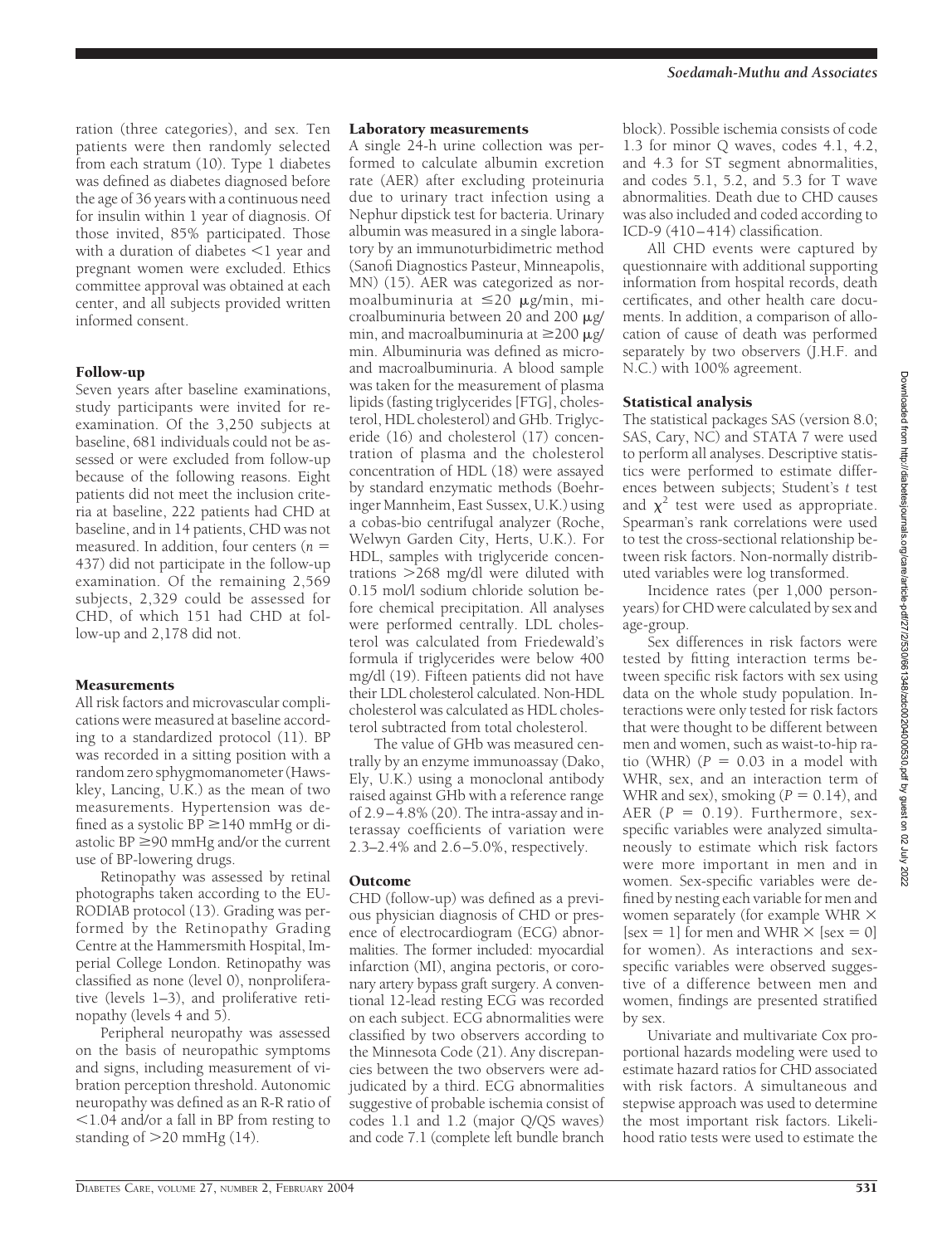importance of each risk factor. A full model with a set of risk factors was compared with an incomplete model omitting the risk factor of interest from the previous model. The *P* value for the effect of removing a given risk factor from the model was obtained by comparing the log likelihoods from the two models. Standardized hazard ratios were estimated from these models by exponentiating the -coefficient multiplied by the standard deviation ( $Exp[\beta \times SD]$ ).

**RESULTS** — Of the 151 CHD events,  $34\%$  ( $n = 51$ ) were classified on the basis of physician-diagnosed angina pectoris, coronary artery bypass grafting, and MI;  $11\%$  ( $n = 17$ ) were due to fatal CHD; and the rest of the events were assessed on the basis of Minnesota coded ischemic ECGs (possible MI [3%] and probable MI [52%]). CHD events were equally distributed between men and women. CHD incidence rates were higher in women than in men, 10.2 (95% CI 8.2–12.7) compared with 8.0 (6.3–10.1) per 1,000 person-years, but this was not statistically significant ( $P = 0.14$ ). Men and women 40 years of age at baseline had three times higher CHD incidence rates than those  $\leq$ 40 years (24 vs. 8 per 1,000 person-years in women and 20 vs. 5 per 1,000 person-years in men)  $(P =$ 0.0001).

#### Baseline characteristics between those included and those lost to follow-up

Baseline risk factors were compared between those included  $(n = 2,329)$  and those lost to follow-up ( $n = 921$ ) for men and women separately (data not shown). A more atherogenic risk factor profile was found in those who dropped out, even when adjusted for age, such as older age and duration of diabetes, worse glycemic control, abnormal lipid levels, higher BP, and more microvascular complications.

#### Baseline characteristics by CHD status at follow-up

Apart from WHR and smoking, there were no major differences in risk factors for CHD between men and women at baseline (Table 1).

### Adjustment for age and duration

After adjustment for diabetes duration, age was a significant risk factor for CHD, whereas diabetes duration, adjusted for age, was not significantly related to CHD (Table 2). Age and diabetes duration were highly correlated (Spearman's correlation  $coefficient = 0.51$ ).

In men and women, baseline age and increased AER levels were significant risk factors for CHD. In addition in men, current smoking, WHR, and raised levels of GHb predicted CHD, whereas in women, raised systolic BP and increased levels of FTG were significantly and positively related to CHD. Of the other complications, autonomic neuropathy and total neuropathy were significantly related to CHD in men, whereas retinopathy was related to CHD in women. Further adjustment for center did not alter these results.

## Multivariate models

The variables that persisted in models with age and diabetes duration adjustment were simultaneously added in multivariate models (Table 3).

In men, baseline age, WHR, and AER were independent predictors of CHD. Current smoking was also related to CHD in men, although it was not statistically significant. Of the other complications, autonomic neuropathy as well as peripheral neuropathy were related to CHD in men with hazard ratios of, respectively,  $1.71$  (95% CI 1.03–2.85,  $P = 0.037$ ) and  $1.68(1.01-2.77, P = 0.045)$ , adjusted for age, WHR, and smoking. Further adjustment for hypertension (in a model with age, WHR, and smoking) still showed strong and hardly unaltered hazard ratios for the association between autonomic neuropathy and CHD (hazard ratio [HR] 1.66, 95% CI 0.99 $-2.74$ ,  $P = 0.051$ ) and between peripheral neuropathy and CHD  $(1.70, 1.02 - 2.82, P = 0.04)$ . In all of these models, the significant estimates for age, WHR, and smoking were not affected.

In women, baseline age and AER were the most important predictors of CHD. Systolic BP and FTG increased the risk of CHD, although these associations only reached borderline statistical significance. Retinopathy was related to CHD in women (HR 1.77, 95% CI 0.93–3.37, *P* - 0.08) and was adjusted for age, systolic BP, and FTG but was not statistically significant.

Other possibly important risk factors with a less stringent  $P$  value of  $\leq 0.20$ (from Table 2) were entered in a forward stepwise manner to estimate independent

effects of any additional variables to the models. None of the other variables significantly contributed to the prediction of CHD in men. However, in women, HDL cholesterol (HR 0.74, 95% CI 0.56–0.98) did contribute significantly to the prediction of CHD (independently of age, AER, and systolic BP). Adding in HDL cholesterol made the relationship with FTG disappear due to the high negative correlation between HDL cholesterol and FTG  $(r = -0.34)$ .

Furthermore, Cox proportional hazards models were carried out in the total population (with more statistical power) using sex-specific variables for age, smoking, WHR, systolic BP, FTG, and AER to estimate which risk factors were more important in men and women. In these analyses, WHR was a more important predictor in men than in women  $(P =$ 0.01 in men compared with  $P = 0.2$  in women). Similarly, systolic BP ( $P = 0.92$ in men and 0.003 in women) and FTG  $(P = 0.82$  in men and 0.003 in women) were significant predictors in women but not in men.

Restriction of the CHD events to hard events (omitting ECG-related events) only, bearing in mind the lack of statistical power, did not alter the results. Adjustment for center and BP- and lipidlowering drugs in the multivariate models did not alter the results.

**CONCLUSIONS** — Incidence rates of CHD were substantially higher in this type 1 diabetic population at  $\sim$ 1% per year compared with general population incidence rates of 0.1–0.5% per year in those aged 25–74 years (22,23). This compares favorably with the World Health Organization Multinational Study of Vascular Disease in Diabetes with incidence rates of 1.6 and 1.2% per year in men and women, respectively (9), and 2% per year in the Epidemiology of Diabetes Complications (EDC) study.

Higher CHD incidence rates were found in women compared with men in the EURODIAB PCS. Our study suggests clear differences in risk factors predicting CHD in men compared with women, with WHR (and smoking) more important in men and FTG (or HDL cholesterol) and systolic BP more important in women. The EDC study demonstrated the importance of overt nephropathy, WHR, diabetes duration, hypertension, triglycerides,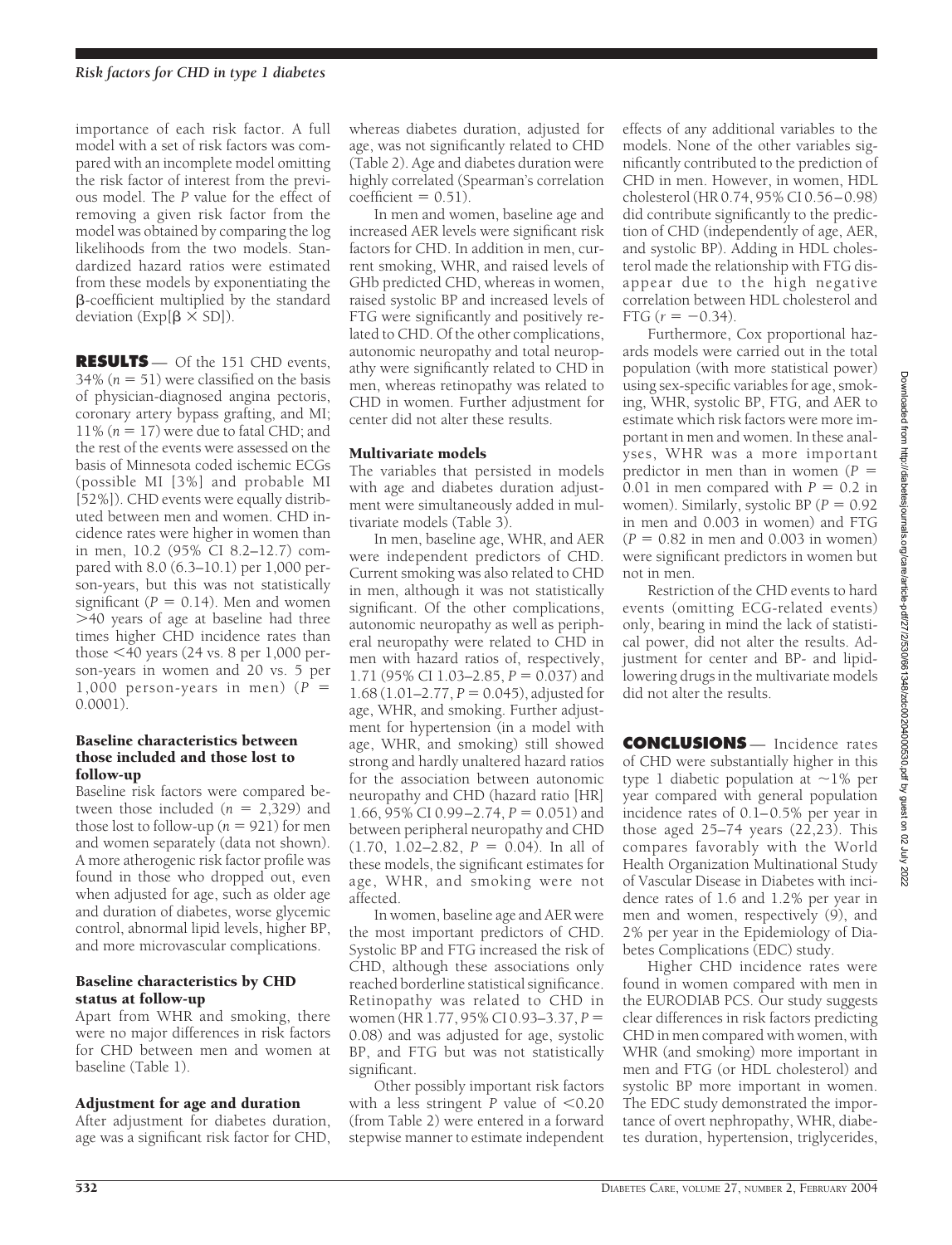| Men CHD <sup>-</sup>                                     | Women CHD <sup>+</sup>  | Women CHD <sup>-</sup> |
|----------------------------------------------------------|-------------------------|------------------------|
| 1,133                                                    |                         | .045                   |
| $31.8 \pm 9.5$                                           | $38.6 \pm 10.6$         | $31.6 \pm 9.5$         |
| 13.<br>$7.8 \pm 7$                                       | $19.9 \pm 10.1$         | $14.3 \pm 9.0$         |
| 6.5<br>$7 \pm 1.84$                                      | $6.74 \pm 1.6$          | $6.69 \pm 1.9$         |
| 122.<br>$4 \pm 16.0$                                     | $126.2 \pm 18.$         | $116.8 \pm 16.$        |
| 76.<br>11.2                                              | $74.4 \pm 11.$          | $73.7 \pm 11.0$        |
| 200.0                                                    | $219.2 \pm 45.$         | $210.1 \pm 43.$        |
| 127.0<br>$= 36.6$                                        | $136.8 \pm 40.9$        | $129.8 \pm 38.9$       |
| $53.6 \pm$<br>14.9                                       | $61.0 \pm 18.1$         | $63.2 \pm 16.8$        |
| 146.<br>$3 \pm 43.0$                                     | $158.2 \pm 45.8$        | $146.8 \pm 44.7$       |
| 83.0 (62.5-118.8)                                        | $85.7(63.4 - 133.0)$    | 76.8 (58.9–100.0)      |
| $83.2 \pm 8.7$                                           | $77.4 \pm 9.4$          | $75.3 \pm 8.5$         |
| $0.88 \pm 0.08$                                          | $0.82 \pm 0.10$         | $0.80 \pm 0.10$        |
| $23.6 \pm 2.6$                                           | $23.6 \pm 3.0$          | $23.3 \pm 2.9$         |
| $11.3 (6.8 - 25.4)$                                      | $15.7(8.5 - 81.4)$      | $10.1 (6.2 - 19.8)$    |
| $0.66(0.54 - 0.81)$                                      | $0.62(0.53 - 0.76)$     | $0.67(0.55 - 0.82)$    |
|                                                          |                         |                        |
| $2.54 \pm 0.74$                                          | $2.41 \pm 0.63$         | $2.62 \pm 0.76$        |
|                                                          | 33 (27)                 | 19(194)                |
|                                                          | 16(13)                  | (52)                   |
| 23 (256)<br>7.7 (87)<br>1.4 (16)                         | 1.2(1)                  | (11)                   |
| 33 (369)                                                 | 27 (22)                 | 29 (298)               |
|                                                          | $\overline{12}$<br>(01) | 14(147)                |
|                                                          | 2 <sub>0</sub><br>(38)  | (355)                  |
|                                                          | (34)                    | 30 (310)               |
|                                                          | (56)                    | 29 (280)               |
| 21 (242)<br>46 (435)<br>31 (343)<br>22 (241)<br>22 (241) | 30 (24)                 | 19(186)                |
| (63)                                                     | 14(11)                  | (62)                   |
|                                                          |                         |                        |
|                                                          |                         |                        |

SD,(interquartile range),or $\widehat{\phantom{m}}$ ).\*Nonproliferativeproliferative

## DIABETES CARE, VOLUME 27, NUMBER 2, FEBRUARY 2004 533

**Table 1**

*Baseline*

 *characteristics*

 *of the*

 *EURODLAB*

 $PCS$ 

 *population*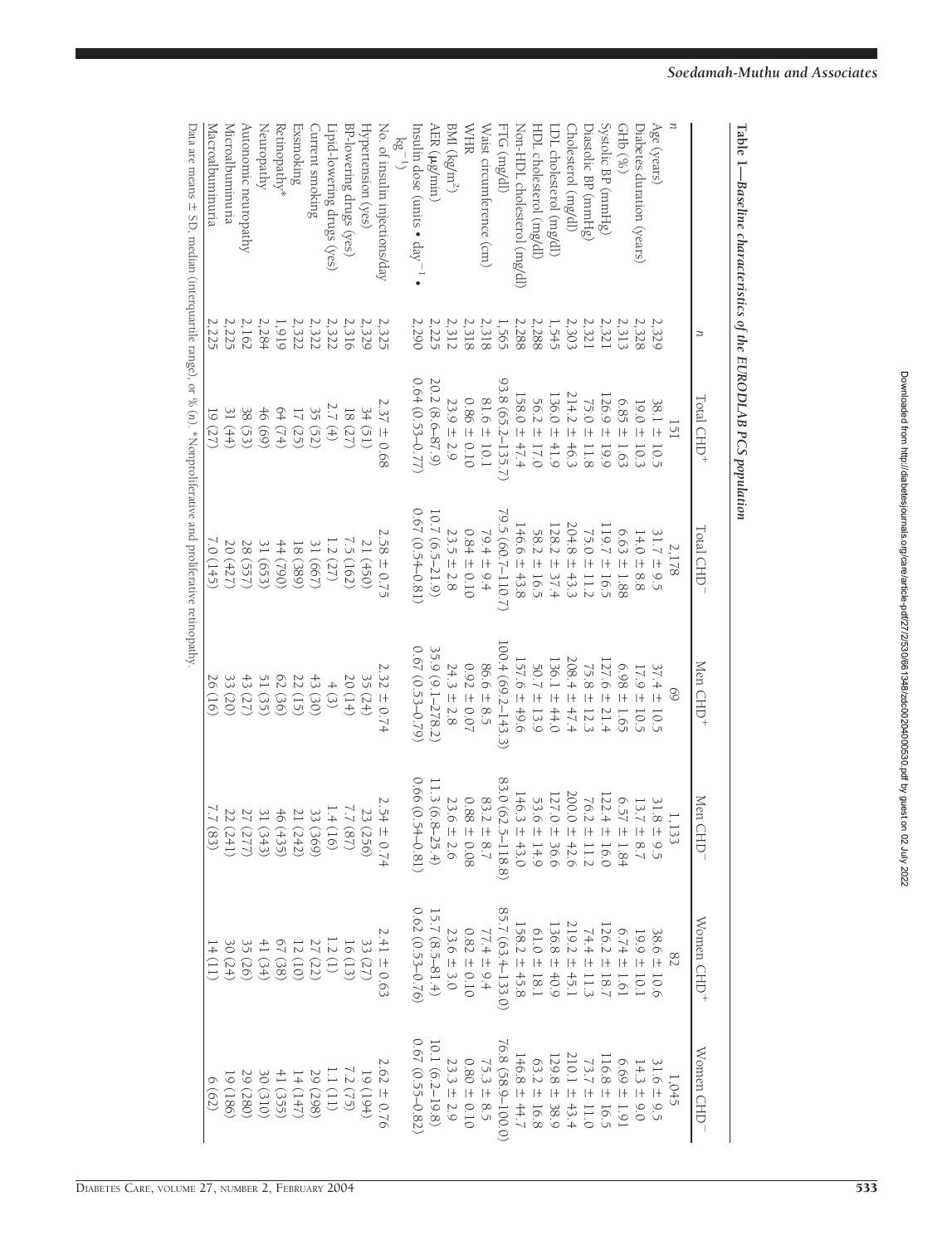|                                   | Standardized hazard ratios (95% CI) |                                 |                                   |
|-----------------------------------|-------------------------------------|---------------------------------|-----------------------------------|
|                                   | Total                               | Men                             | Women                             |
| n                                 | 2,329                               | 1,202                           | 1,127                             |
| Age (years)*                      | $1.60(1.30-1.96)$                   | $1.55(1.15-2.09)$               | $1.67(1.26 - 2.21)$               |
| Diabetes duration (years)*        | $1.16(0.95 - 1.40)$                 | $1.12(0.85 - 1.49)$             | $1.16(0.89 - 1.52)$               |
| $GHb$ $(\%)$                      | $1.20(1.02 - 1.41)$ §               | $1.34(1.06 - 1.68)$             | $1.07(0.85 - 1.35)$               |
| Waist circumference (cm)          | $1.07(0.92 - 1.26)$                 | $1.19(0.94 - 1.52)$             | $1.13(0.92 - 1.39)$               |
| <b>WHR</b>                        | 1.15 $(0.99-1.33)$ $(P = 0.06)$     | $1.32(1.08 - 1.62)$             | 1.16 $(0.97-1.39)$ $(P = 0.11)$   |
| BMI $(kg/m2)$                     | $1.05(0.90 - 1.23)$                 | $1.17(0.92 - 1.48)$             | $1.00(0.81 - 1.24)$               |
| Systolic BP (mmHg)                | $1.17(1.01-1.36)$ §                 | $1.11(0.88 - 1.39)$             | $1.26(1.03 - 1.54)$ §             |
| Diastolic BP (mmHg)               | $0.98(0.84 - 1.14)$                 | $0.90(0.71 - 1.14)$             | $1.08(0.88 - 1.34)$               |
| Cholesterol (mg/dl)               | $1.04(0.88 - 1.22)$                 | $1.04(0.81 - 1.33)$             | $1.02(0.82 - 1.26)$               |
| LDL cholesterol (mg/dl)           | $1.05(0.87-1.26)$                   | $1.12(0.83 - 1.52)$             | $1.00(0.79 - 1.26)$               |
| HDL cholesterol (mg/dl)           | $0.82(0.70 - 0.97)$ §               | $0.75(0.58 - 0.97)$ §           | $0.82$ (0.66–1.02) ( $P = 0.08$ ) |
| Non-HDL cholesterol (mg/dl)       | 1.11 $(0.96-1.30)$ $(P = 0.17)$     | $1.14(0.90 - 1.43)$             | $1.09(0.89 - 1.34)$               |
| FTG (mg/dl)†                      | $1.27(1.08-1.50)$                   | 1.26 $(0.96-1.64)$ $(P = 0.10)$ | $1.36(1.10-1.69)$                 |
| Current smoking versus nonsmoking | $1.30(0.93-1.83)(P = 0.13)$         | $1.62(1.004 - 2.62)$ §          | $1.08(0.66 - 1.78)$               |
| Exsmoking versus nonsmoking       | $0.70(0.46-1.09)(P = 0.11)$         | $0.70(0.39 - 1.28)$             | $0.78(0.40 - 1.52)$               |
| Retinopathy                       | $1.68(1.09-2.60)$ §                 | $1.42(0.77-2.62)$               | $2.02(1.07 - 3.82)$ §             |
| Neuropathy                        | $1.34(0.95 - 1.89)$                 | $1.77(1.07-2.95)$ §             | $1.07(0.67 - 1.72)$               |
| Autonomic neuropathy              | 1.41 $(1.00-2.00)$ $(P = 0.05)$     | $1.79(1.08-2.97)$ §             | $1.15(0.71 - 1.86)$               |
| Microalbuminuria                  | $1.65(1.16-2.37)$                   | $1.57(0.91-2.70)(P = 0.10)$     | $1.87(1.16 - 3.02)$               |
| Macroalbuminuria                  | $2.74(1.79-4.19)$                   | $3.53(1.97-6.33)*$              | $2.38(1.24 - 4.57)$               |
| $AER (\mu g/min)$ †               | $1.50(1.32 - 1.70)$                 | $1.68(1.39 - 2.02)$             | $1.43(1.20 - 1.71)$               |
| Hypertension (yes versus no)      | 1.31 $(0.91-1.86)$ $(P = 0.14)$     | $1.30(0.77 - 2.18)$             | $1.35(0.83 - 2.19)$               |

#### **Table 2—***Cox proportional hazards models with baseline risk factors and incident CHD, age, and diabetes duration adjusted*

\*Age adjusted for diabetes duration and vice versa for diabetes duration. †Log transformed; ‡*P* ≤ 0.0001; §*P* ≤ 0.05;  $\|$ *P* ≤ 0.01;  $\{P$  ≤ 0.001. Adjustment for center does not change these results. Standardized hazards ratios ( $Exp[\beta \times SD]$ ).

and HDL cholesterol in predicting CHD, but a sex-specific analysis was not performed (8).

We confirm the strong independent relationship of albuminuria with CHD when compared with other risk factors  $(4,6-9,24,25)$ .

Some studies have shown that an adverse lipid profile is already present at the microalbuminuric stage (26,27). However, limited results have been published for lipid and lipoprotein concentrations in relation to CHD (8,9). Our findings of independent relationships between FTG or HDL cholesterol and CHD have been reported previously (8), but in the only other large cohort study in type 1 diabetic patients, HDL cholesterol was not measured, and no significant relationship was found between FTG and CHD (9).

Our study showed an independent relationship between WHR and CHD, which was not measured or not found to be related to CHD in most previous studies (4,6,7,9,28,29). However, our findings do agree with the EDC study (30). Possible reasons for the discrepancy in findings could be due to the small sample size in previous studies or simply due to the fact that type 1 diabetic patients are generally lean. Even though type 1 diabetic patients are usually lean, weight gain is associated with intensive glycemic control, which could lead to varying the use of insulin as a method to lose or gain weight (31,32). As in our study, several prospective studies did not find a significant relationship between BMI and CHD, even in univariate analyses (7,8,28), perhaps because BMI is a more general marker of obesity, whereas WHR measures, more specifically, central obesity.

Clustering of risk factors, such as triglycerides, elevated BP, central obesity, and perhaps albuminuria as part of the insulin resistance syndrome (33) could play an important role in the pathogenesis of CHD in type 1 diabetes. This proposal is supported by findings from the EDC (34) where estimated glucose disposal

**Table 3—***Multivariate Cox proportional hazards models for men and women separately in the EURODIAB PCS*

|                         | Standardized hazards ratio (95% CI)*                                                                                                            |                           |  |
|-------------------------|-------------------------------------------------------------------------------------------------------------------------------------------------|---------------------------|--|
|                         | Men                                                                                                                                             | Women                     |  |
| n                       | $1,134$ (61 events)                                                                                                                             | 730 (68 events)           |  |
| Age (years)             | $1.46(1.15 - 1.86)$                                                                                                                             | $1.51(1.19-1.92)$         |  |
| <b>WHR</b>              | $1.27(1.02 - 1.59)$ §                                                                                                                           |                           |  |
| Current smoking         | $1.54(0.93-2.55)(P = 0.10)$                                                                                                                     |                           |  |
| $AER (\mu g/min)$ †     | $1.64(1.36-1.97)$                                                                                                                               | $1.33(1.09-1.63)$         |  |
| Systolic BP (mmHg)      |                                                                                                                                                 | $1.25(0.99-1.56)(P=0.05)$ |  |
| $FTG$ (mg/dl) $\dagger$ |                                                                                                                                                 | $1.25(0.99-1.58)(P=0.06)$ |  |
|                         | *Standardized bazards ratios (Eval $R \times S$ D) + $\log$ transformed: $\pm R \leq 0.01 \cdot SD \leq 0.05$ $\ln R \leq 0.0001$ $\leq D \leq$ |                           |  |

\*Standardized hazards ratios (Exp[ $\beta \times$  SD]); †log transformed; ‡*P*  $\le$  $\leq 0.01$ ; §*P*  $\leq 0.05$ ;  $\|$  $P \leq$  $\leq 0.0001; \P P \leq$ 0.001.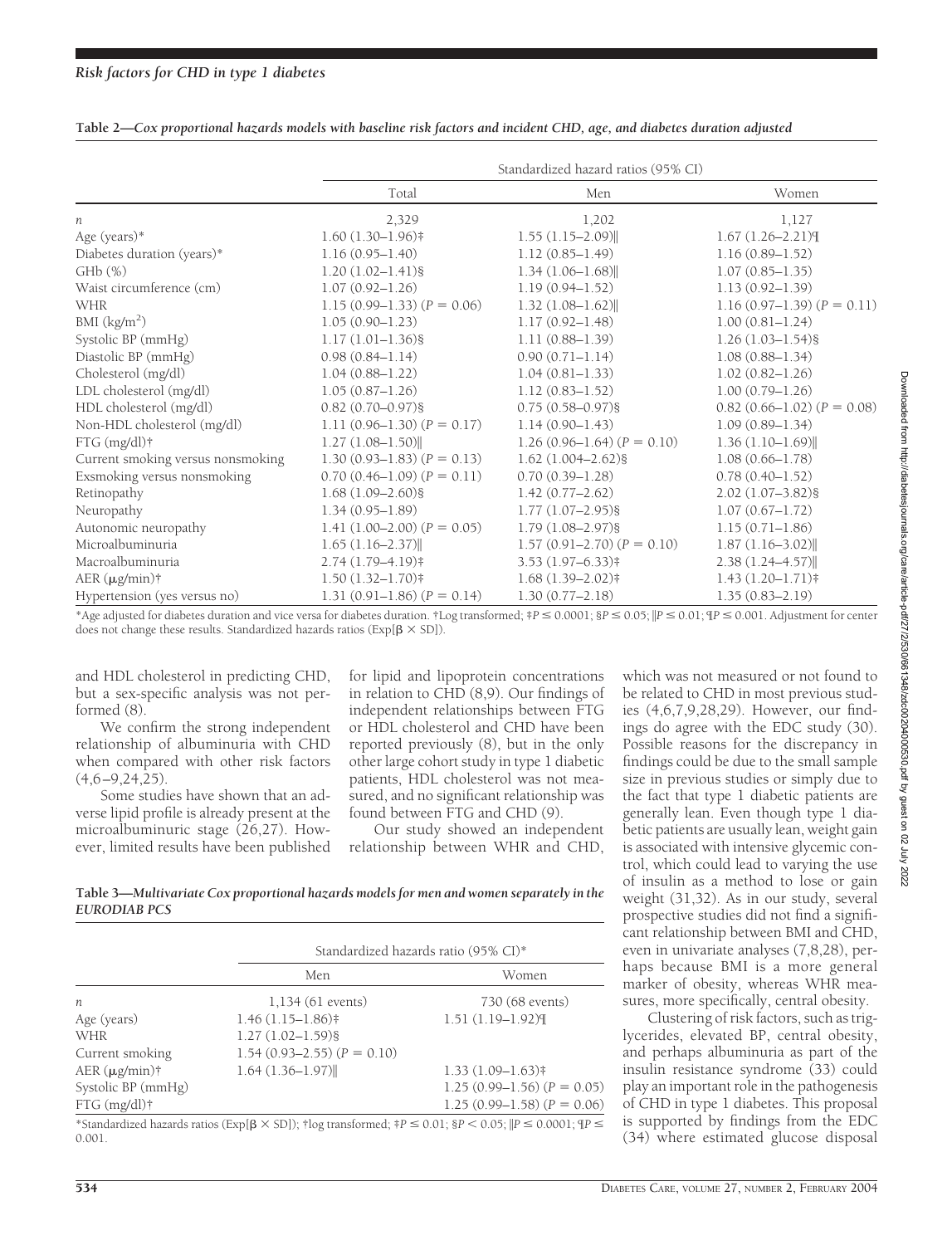rate (a marker for insulin resistance) was prospectively related to lower extremity arterial disease (35).

Conflicting results have been reported regarding the relationship between hyperglycemia and CHD in type 1 diabetic cohort studies, with some studies not finding (6,7,36) and other studies finding (28,37) an independent association. The negative findings reported in our study, which might be due to the difficulty of detecting a statistical difference for GHb values, which are already raised and at the upper end of the distribution, do not imply that optimal glycemic control is not important in the prevention of vascular complications in type 1 diabetes, as clearly demonstrated by the Diabetes Control and Complications Trial (38).

Prior prospective studies in type 1 diabetic patients also showed strong independent associations between elevated BP and CHD (6–9). In the largest of these studies, a higher excess mortality was shown in type 1 than in type 2 diabetic patients, especially when both hypertension and proteinuria were present (39). It is not known, however, whether BP is elevated before the onset of albuminuria or as a consequence of it and further research is needed to explore the pathogenesis (40,41).

In addition to albuminuria, other diabetic complications, such as retinopathy, peripheral, and autonomic neuropathy, were related to the development of CHD. To our knowledge, there are no prospective studies in type 1 diabetic patients that have found strong independent relationships between these complications and CHD. Due to interrelationships with other established risk factors, it was difficult to separate the effects of these other complications and assess independent associations with CHD.

Differences in type 1 and 2 diabetes can be indicated. In type 1 diabetes, important risk factors for CHD are more diabetes-related risk factors, such as albuminuria and other risk factors such as FTG and WHR. In contrast in type 2 diabetes, the more conventional risk factors (smoking, dyslipidemia, and BP) are important (42). CHD and type 2 diabetes are thought to have common antecedents, the so-called "common soil" hypothesis (43), such as hypertension, insulin resistance, and obesity, whereas type 1 diabetes is a state of insulin deficiency.

The EURODIAB PCS, a clinic-based

study with a large sample size, provides a useful European-wide summary as the same standardized methods were used in each center. However, there are some limitations. Just over 50% of CHD events were classified by Minnesota- coded ECGs, and a comparison with baseline ECGs was not performed due to the 7-year gap in coding of baseline and follow-up ECGs. Although viewed as a softer end point than, for example, admission to hospital with an acute event, or a bypass graft operation, the former is at least standardized across centers, whereas as access to health care and thresholds for coronary interventions may differ by center, these latter measures may be less useful for a multicenter study of this type than they first appear. Restriction of the CHD events to hard events (omitting ECG-related events) only, bearing in mind the lack of statistical power, did not alter the results. Of the total baseline sample, 28% participants were lost to follow-up. We showed that these individuals were likely to have a more atherogenic profile than participants in the follow-up. This is likely to mean that we have underestimated the incidence of CHD, and that is true for both men and women. However, our key analyses of interest, the relationship between risk factors at baseline and disease at follow-up, are unlikely to be affected, as it is hard to hypothesize a situation where albuminuria is strongly positively associated with events in responders but negatively associated in nonresponders. Multiple testing could have led to more significant results than there actually are; however, careful statistical analysis and interpretations were made. Furthermore, several studies, although smaller, have confirmed similar risk factors as in our study.

In conclusion, this large study supports the evidence for a strong predictive role of baseline albuminuria in the pathogenesis of CHD in type 1 diabetes. Furthermore, sex-specific risk factors such as systolic BP, FTG (or HDL cholesterol), and WHR were found to be important in the development of CHD and need to be explored further.

The EURODIAB Prospective Complications Study Group includes B. Karamanos, A. Kofinis, K. Petrou (Hippokration Hospital, Athens, Greece); F. Giorgino, G. Picca, A. Angarano, G. De Pergola, L. Laviola, R. Giorgino (Medicina Interna, Endocrinologia e Malattie Metaboliche, DETO, Universita` Degli Studi di Bari, Bari, Italy); M. Songini\*, A. Casu, M. Pedron, S. Pintus, M. Fossarello\* (Department of Internal Medicine, \*Ospedale San Michele, Cagliari, Italy); J.B. Ferriss, G. Grealy, D. O'Keefe (Cork Regional Hospital, Cork, Ireland); M. Toeller, C. Arden (Diabetes Research Institute, Heinrich-Heine University, Dusseldorf, Germany); R. Rottiers, C. Tuyttens, H. Priem (University Hospital of Gent, Belgium); P. Ebeling, M. Kylliäinen, V.A. Koivisto (University Hospital of Helsinki, Finland); B. Idzior-Walus, J. Sieradzki, K. Cyganek (Department of Metabolic Diseases, Jagiellonian University, Krakow, Poland); H.H.P.J. Lemkes, M. Krans (University Hospital of Leiden, The Netherlands); J. Nunes-Correa, M.C. Rogado, L. Gardete-Correia, M.C. Cardoso, A. Silva, J. Boavida, M. Machado Sa Marques (Portuguese Diabetic Association, Lisbon, Portugal); G. Michel, R. Wirion, S. Cardillo (Centre Hospitalier, Luxembourg); G. Pozza, R. Mangili, V. Asnaghi (Ospedale San Raffaele, Milan, Italy); E. Standl, B. Schaffler, H. Brand, A. Harms (City Hospital Schwabing, Munich, Germany); Ben Soussan, O. Verier-Mine, P. Fallas, M.C. Fallas (Centre Hospitalier de Valenciennes, France); J.H. Fuller, J. Holloway, L. Asbury, D.J. Betteridge (University College, London); G. Cathelineau, A. Bouallouche, B. Villatte Cathelineau (Hospital Saint-Louis, Paris, France); F. Santeusanio, G. Rosi, V. D'Alessandro, C. Cagini, P. Bottini, P. Reboldi (Instituto di Patologia Medica, Policlinico, Perugia, Italy); R. Navalesi, G. Penno, S. Bandinelli, R. Miccoli, M. Nannipieri (Dipartimento di Endocrinologia e Metabolismo, Pisa, Italy); G. Ghirlanda, C. Saponara, P. Cotroneo, A. Manto, A. Minnella (Universita Cattolica del Sacro Cuore, Rome, Italy); J.D. Ward, S. Tesfaye, S. Eaton, C. Mody (Royal Hallamshire Hospital, Sheffield, U.K.); M. Borra, P. Cavallo Perin, S. Giunti, G. Grassi, G.F. Pagano, M. Porta, R. Sivieri, F. Vitelli, D. Ferrari (Dipartimento di Medicina Interna, Universita` di Torino and ASO CTO/CRF/Maria Adelaide, Turin, Italy); N. Papazoglou, G. Manes (General Hospital of Thessaloniki, Greece); M. Muggeo, M. Iagulli (V. Cattedra di Malattie del Metabolismo, Verona, Italy); K. Irsigler, H. Abrahamian (Hospital Vienna Lainz, Austria); S. Walford, J. Sinclair, S. Hughes, V. McLelland, J. Ward (New Cross Hospital, Wolverhampton, U.K.); G. Roglic, Z. Metelko, Z.R. Pepeonik, Z. Babic (Vuk Vrhovac Institute for Diabetes, Zagreb, Croatia); C. Ionescu-Tirgoviste, A. Coszma, C. Guja (Clinic of Diabetes, Nutrition and Metabolic Diseases, Bucharest, Romania).

The Steering committee members are J.H. Fuller (London), B. Karamanos, Chairman (Athens), A.-K. Sjolie (Aarhus), N. Chaturvedi

**Acknowledgments**— The EURODIAB PCS was supported by grants from the Wellcome Trust, the European Community, and Diabetes U.K.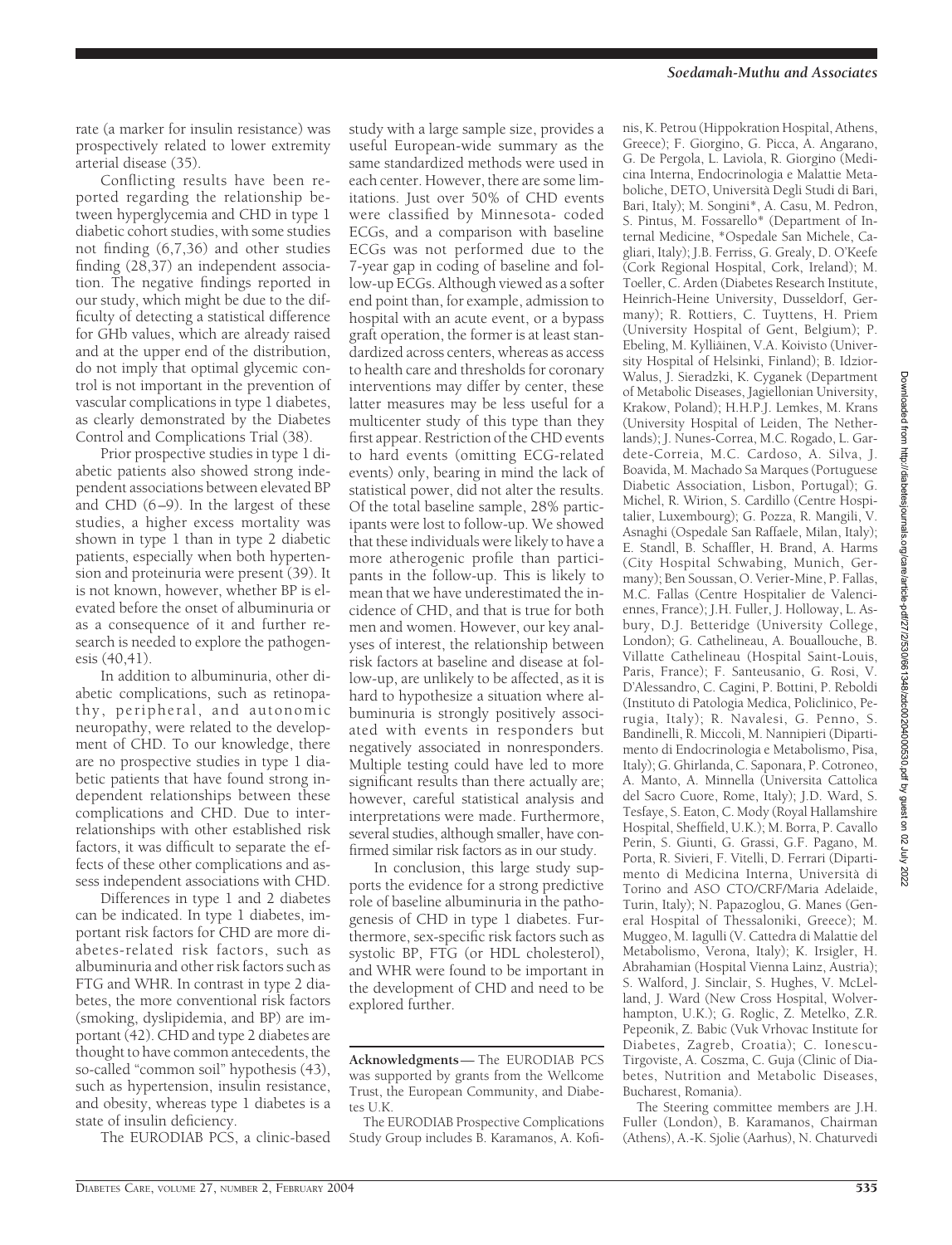(London), M. Toeller (Dusseldorf), G. Pozza, Co-Chairman (Milan), B. Ferriss (Cork), M. Porta (Turin), R. Rottiers (Gent), and G. Michel (Luxembourg).

The coordinating center includes J.H. Fuller, N. Chaturvedi, J. Holloway, D. Webb, L. Asbury, M. Shipley, and S.J. Livingstone (University College, London).

The central laboratories include G.-C. Viberti, R. Swaminathan, P. Lumb, A. Collins, and S. Sankaralingham (Guy's and St. Thomas Hospital, London, U.K.).

#### **References**

- 1. Swerdlow AJ, Jones ME: Mortality during 25 years of follow-up of a cohort with diabetes. *Int J Epidemiol* 25:1250–1261, 1996
- 2. Laing SP, Swerdlow AJ, Slater SD, Bothat JL, Burden AC, Waugh NR, Smith AW, Hill RD, Bingley PJ, Patterson CC, Qiao Z, Keen H: The British Diabetic Association Cohort Study II: cause-specific mortality in patients with insulin-treated diabetes mellitus. *Diabet Med* 16:466–471, 1999
- 3. Barrett-Connor EL, Cohn BA, Wingard DL, Edelstein SL: Why is diabetes mellitus a stronger risk factor for fatal ischemic heart disease in women than in men: the Rancho Bernardo Study *JAMA* 265:627– 631, 1991 [published erratum appears in *JAMA* 265:3249, 1991]
- 4. Krolewski AS, Kosinski EJ, Warram JH, Leland OS, Busick EJ, Asmal AC, Rand LI, Christlieb AR, Bradley RF, Kahn CR: Magnitude and determinants of coronary artery disease in juvenile-onset, insulindependent diabetes mellitus. *Am J Cardiol* 59:750–755, 1987
- 5. Taskinen M-R: Quantitative and qualitative lipoprotein abnormalities in diabetes mellitus. *Diabetes* 41:12–17, 1993
- 6. Rossing P, Hougaard P, Borch-Johnsen K, Parving HH: Predictors of mortality in insulin dependent diabetes: 10 year observational follow up study. *BMJ* 313:779– 784, 1996
- 7. Deckert T, Yokoyama H, Mathiesen E, Ronn B, Jensen T, Feldt RB, Borch-Johnson K, Jensen JS: Cohort study of predictive value of urinary albumin excretion for atherosclerotic vascular disease in patients with insulin dependent diabetes. *BMJ* 312:871–874, 1996
- 8. Forrest KY, Becker DJ, Kuller LH, Wolfson SK, Orchard TJ: Are predictors of coronary heart disease and lower-extremity arterial disease in type 1 diabetes the same: a prospective study. *Atherosclerosis* 148:159–169, 2000
- 9. Fuller JH, Stevens LK, Wang SL: Risk factors for cardiovascular mortality and morbidity: the WHO Mutinational Study of Vascular Disease in Diabetes. *Diabetologia* 44 (Suppl. 2):S54–S64, 2001
- 10. EURODIAB IDDM Complications Study

Group: Microvascular and acute complications in IDDM patients: the EURODIAB IDDM Complications Study. *Diabetologia* 37:278–285, 1994

- 11. Koivisto VA, Stevens LK, Mattock M, Ebeling P, Muggeo M, Stephenson J, Idzior WB: Cardiovascular disease and its risk factors in IDDM in Europe: EURO-DIAB IDDM Complications Study Group. *Diabetes Care* 19:689–697, 1996
- 12. Chaturvedi N, Sjoelie AK, Porta M, Aldington SJ, Fuller JH, Songini M, Kohner EM, the EURODIAB Prospective Complications Study Group: Markers of insulin resistance are strong risk factors for retinopathy incidence in type 1 diabetes. *Diabetes Care* 24:284–289, 2001
- 13. Aldington SJ, Kohner EM, Meuer S, Klein R, Sjolie AK: Methodology for retinal photography and assessment of diabetic retinopathy: the EURODIAB IDDM complications study. *Diabetologia* 38:437– 444, 1995
- 14. The Consensus Committee of the American Autonomic Society and the American Academy of Neurology: Consensus statement on the definition of orthostatic hypotension, pure autonomic failure, and multiple system atrophy. *Neurology* 46: 1470, 1996
- 15. Kearney EM, Mount JN, Watts GF, Slavin BM, Kind PR: Simple immunoturbidimetric method for determining urinary albumin at low concentrations using Cobas-Bio centrifugal analyser. *J Clin Pathol* 40: 465–468, 1987
- 16. Bucolo G, David H: Quantitative determination of serum triglycerides by the use of enzymes. *Clin Chem* 19:476–482, 1973
- 17. Siedel J, Hagele EO, Ziegenhorn J, Wahlefeld AW: Reagent for the enzymatic determination of serum total cholesterol with improved lipolytic efficiency. *Clin Chem* 29:1075–1080, 1983
- 18. Warnick GR, Albers JJ: A comprehensive evaluation of the heparin-manganese precipitation procedure for estimating high density lipoprotein cholesterol. *J Lipid Res* 19:65–76, 1978
- 19. Friedewald WT, Levy RI, Fredrickson DS: Estimation of the concentration of lowdensity lipoprotein cholesterol in plasma, without use of the preparative ultracentrifuge. *Clin Chem* 18:499–502, 1972
- 20. John WG, Gray MR, Bates DL, Beacham JL: Enzyme immunoassay: a new technique for estimating hemoglobin A1c. *Clin Chem* 39:663–666, 1993
- 21. Prineas RJ, Crow RS, Blackburn H: *The Minnesota Code Manual of Electrocardiographic Findings*. Littleton, MA, John Wright, 1982
- 22. Tunstall-Pedoe H, Vanuzzo D, Hobbs M, Mahonen M, Cepaitis Z, Kuulasmaa K, Keil U: Estimation of contribution of changes in coronary care to improving

survival, event rates, and coronary heart disease mortality across the WHO MONICA Project populations. *Lancet* 355:688–700, 2000

- 23. Ducimetiere P, Ruidavets JB, Montaye M, Haas B, Yarnell J: Five-year incidence of angina pectoris and other forms of coronary heart disease in healthy men aged 50–59 in France and Northern Ireland: the Prospective Epidemiological Study of Myocardial Infarction (PRIME) Study. *Int J Epidemiol* 30:1057–1062, 2001
- 24. Borch-Johnsen K, Kreiner S: Proteinuria: value as predictor of cardiovascular mortality in insulin dependent diabetes mellitus. *Br Med J Clin Res Ed* 294:1651– 1654, 1987
- 25. Jensen T, Borch-Johnson K, Kofoed EA, Deckert T: Coronary heart disease in young type 1 (insulin-dependent) diabetic patients with and without diabetic nephropathy: incidence and risk factors. *Diabetologia* 30:144–148, 1987
- 26. Jones SL, Close CF, Mattock MB, Jarrett RJ, Keen H, Viberti GC: Plasma lipid and coagulation factor concentrations in insulin dependent diabetics with microalbuminuria. *BMJ* 298:487–490, 1989
- 27. Groop PH: Lipidaemia and diabetic renal disease. In *The Kidney and Hypertension in Diabetes Mellitus*. 4th ed. Mogensen CE, Ed. 1998, p. 357–369
- 28. Lehto S, Ronnemaa T, Pyorala K, Laakso M: Poor glycemic control predicts coronary heart disease events in patients with type 1 diabetes without nephropathy. *Arterioscler Thromb Vasc Biol* 19:1014–1019, 1999
- 29. Klein R, Klein BE, Moss SE, Cruickshanks KJ: Association of ocular disease and mortality in a diabetic population. *Arch Ophthalmol* 117:1487–1495, 1999
- 30. Lloyd CE, Kuller LH, Ellis D, Becker DJ, Wing RR, Orchard TJ: Coronary artery disease in IDDM: gender differences in risk factors but not risk. *Arterioscler Thromb Vasc Biol* 16:720–726, 1996
- 31. Diabetes Control and Complications Trial Research Group: Influence of intensive diabetes treatment on body weight and composition of adults with type 1 diabetes in the Diabetes Control and Complications Trial. *Diabetes Care* 24:1711–1721, 2001
- 32. Williams KV, Erbey JR, Becker D, Orchard TJ: Improved glycemic control reduces the impact of weight gain on cardiovascular risk factors in type 1 diabetes: the Epidemiology of Diabetes Complications Study. *Diabetes Care* 22:1084– 1091, 1999
- 33. Reaven GM: Banting Lecture 1988: role of insulin resistance in human disease. *Diabetes* 37:1595–1607, 1988
- 34. Williams KV, Erbey JR, Becker D, Arslanian S, Orchard TJ: Can clinical factors